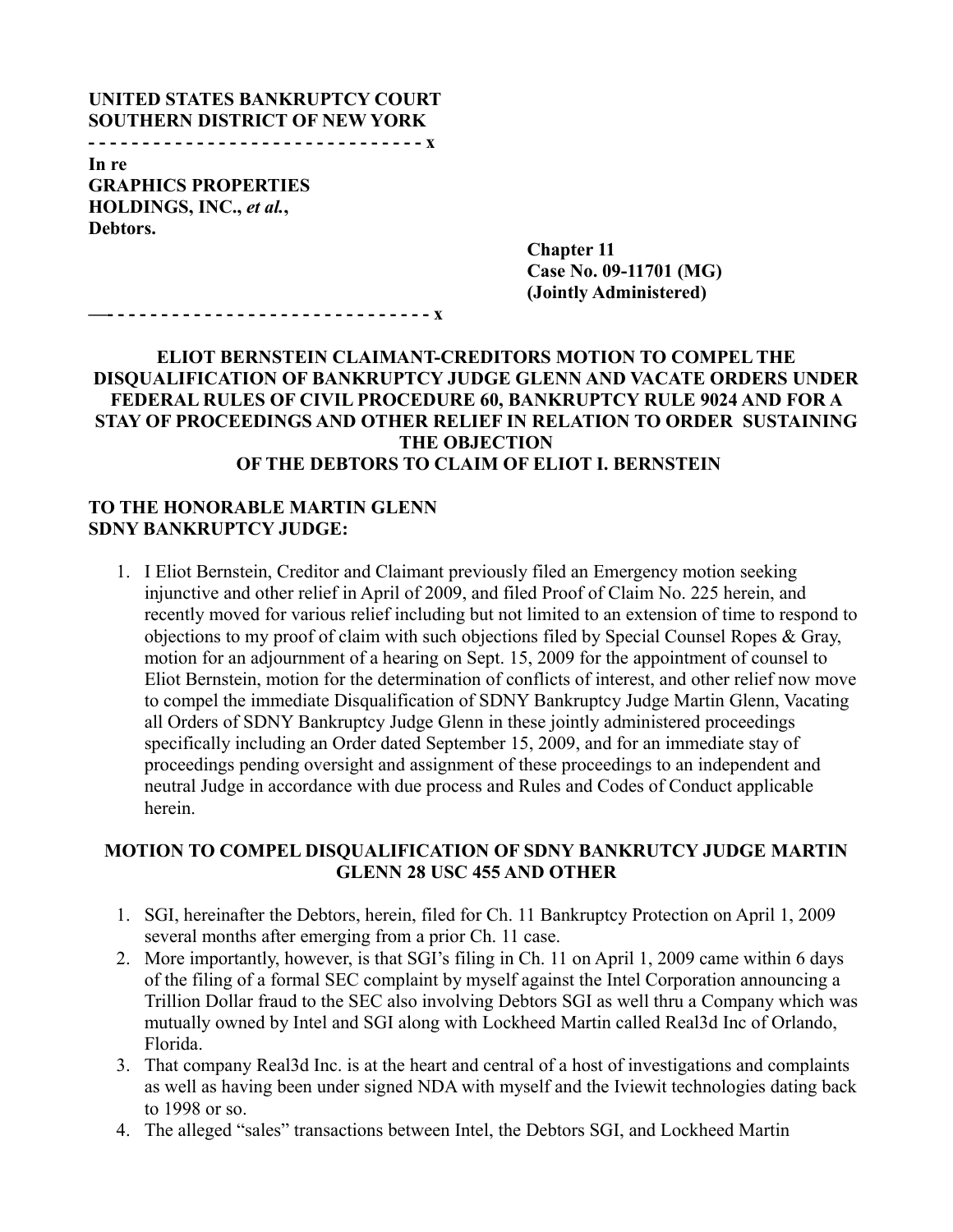involving Real3d Inc. were expressly made a part of the Formal SEC Complaint filed on March 25, 2009, 6 days before the SGI bankruptcy on April 1, 2009.

- 5. As referenced in my Emergency Motion filed April 9, 2009, In House General Counsel for Debtors SGI Evelyn Ramirez was expressly placed on notice of the formal SEC Intel Real3d Inc and related complaint on March 25, 2009 just days before the Ch. 11 filing herein.
- 6. Despite this express notice on March 25, 2009, the April 1, 2009 Ch. 11 filing wholly failed to List the claims of Eliot Bernstein and related claims herein amounting to a Fraud in filing by SGI upon which THIS Court, SDNY Bankruptcy Judge Martin Glenn, was duly noticed.
- 7. SDNY Bankruptcy Judge Martin Glenn was further upon direct Notice as of April 9, 2009 with my Emergency filing of the existence of ongoing and open investigations involving multiple federal offices including at the USPTO where Harry Moatz, Director of the OED of the USPTO and a federal official had specifically directed me to file Fraud against the USPTO. Further, Moatz assembled a team of patent office officials to work with myself to file to remove all former counsel from the applications and respond to outstanding issues to move the IP into a suspended status. After review of the allegations, the Commissioner of Patents then Suspended various Patent applications herein pending investigation relating to the Trillion Dollar Technologies at issue. Inventor change forms filed to change the fraudulent inventors and certain IP that has falsified inventors were not changeable without an Act of Congress to change existing USPTO privacy policies, Senator Dianne Feinstein has been reviewing these matters, as well as, members of the House Judiciary Committee.
- 8. SDNY Bankruptcy Judge Martin Glenn was further placed on express notice of actions by the Office of Inspector General Glenn A. Fine of the US DOJ, pending matters with the OPR of the FBI and the federal whistleblower case of Christine Anderson now heading to trial in the Southern District of NY which my Amended Complaint at the US District Court was marked legally "related" to by District Court Judge Shira Scheindlin.
- 9. SDNY Bankruptcy Judge Glenn was further on direct notice that the Debtors SGI had simultaneously moved at the time of filing Ch. 11 on April 1, 2009 to simultaneously Employ as Special Counsel the law firm of Davis Polk Wardell (DPW) and Ropes and Gray, LLP by an application filed on such date by Ropes and Gray, LLP including a Declaration by William Kelly of DPW and that DPW was simultaneously representing the Lockheed Martin Corporation and SGI, the Debtors herein, both of whom were Equity owners in Real3d Inc which was under signed NDA with my technologies and at the heart of my complaints and investigations herein.
- 10. Most shockingly, the Declaration of DPW attorney William Kelly places Mr. Kelly as an Inside Officer at SGI during ALL of the Relevant initial years of the Technologies theft with SGI and Real3d Inc. and later as Outside counsel for SGI while at DPW who simultaneously represents Lockheed Martin, the other Company with Intel at the heart of the Technology thefts with Real3dInc and violations of signed NDAs.
- 11. Thus, Clear Facial Conflicts appeared on the Records and Dockets of these proceedings certainly as of the date of my Emergency Motion filing on April 9, 2009 and thus SDNY Bankruptcy Judge Martin Glenn should be charged with knowledge of such conflicts as of at least April 9, 2009.
- 12. Additional specified conflicts made in writing prior to the Sept. 15, 2009 hearing which have been knowingly, deliberately and intentionally disregarded as part of the wall of conflicts machinery of RICO activity in legal proceedings include DPW further simultaneously representing Lockheed, SGI owners in Real3d Inc, while also simultaneously representing the Financial Accountants KPMG employed by SGI in this Ch. 11 bankruptcy while further representing other major companies under NDA with my technologies such as CIBC and Morgan Stanley creating conflict within conflict herein.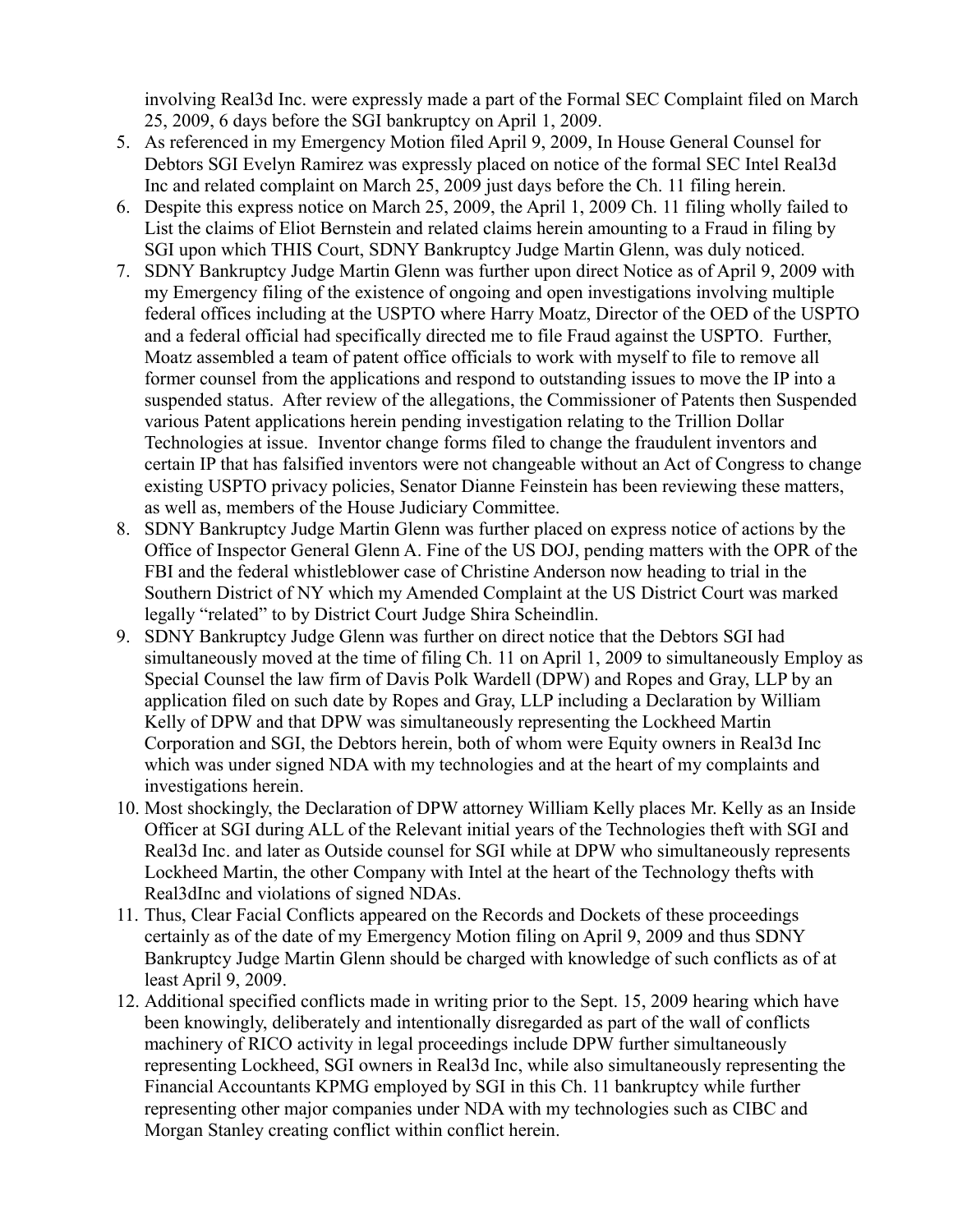- 13. It is noted for Historical reference at this time that the Formal SEC complaint filed in March of 2009 expressly referenced failures to follow FASB No. 5 and similar Accounting Rules in this Trillion dollar fraud. As of the filing of my Emergency Motion on April 9, 2009, the Nation ( United States ) has heard almost daily reports of Financial Fraud and related investigations after the collapse of Wall Street, the \$65 Billion plus Madoff fraud, and \$8Billion Stanford fraud and more while Davis Polk Wardell simultaneously represents multiple players in the Wall Street debacle and most interestingly Recruited and Hired back to DPW former head of Enforcement at the SEC Linda Chatman Thomsen who left the SEC under fire for the failures that lead to the \$65Billion Madoff fraud. Such facts involving the Madoff and SEC and Linda Chatman Thomsen matter were of such public knowledge that SDNY Bankruptcy Judge Martin Glenn should be presumed to have taken judicial notice herein. Published sources claim that Linda Thomsen was recruited back to DPW in April 2009 shortly after my filings herein.
- 14. Many threads tie together several of these financial schemes with the Iviewit technologies and companies, including Madoff, Dreier and Stanford, as pled in my federal RICO case, fully incorporated herein by reference, US 2nd Circ. Docket No. ( 08-4873-cv ) Bernstein, et al. v Appellate Division First Department Disciplinary Committee, et al. and USDC SDNY Docket No. ( 07cv11196 ) Bernstein, et al. v Appellate Division First Department Disciplinary Committee, et al.

# **FUNDAMENTAL NOTIONS OF DUE PROCESS REQUIRE INDEPENDENT AND NEUTRAL JUDGE**

- 1. As noted by the US  $7<sup>th</sup>$  Circuit Court of Appeals in an appeal of a case coming out of Operation Greylord, a massive FBI investigation into Judicial corruption in Cook County of Illinois, the United States Supreme Court "has observed that "[a] fair trial in a fair tribunal is a basic requirement of due process." In re Murchison, 349 U.S. 133, 136, 75 S.Ct. 623, 99 L.Ed. 942 (1955); see also McBride, 428 F.3d at 667 ("Fairness of course requires an absence of actual bias in the trial of cases …")." See, Guest v McCann, <http://ftp.resource.org/courts.gov/c/F3/474/474.F3d.926.04-3736.html> .
- 2. 28 USC 455 provides in part as follows: "(a) Any justice, judge, or magistrate judge of the United States shall disqualify himself in any proceeding in which his impartiality might reasonably be questioned."
- 3. Disqualification is thus mandatory and shall be compelled where "impartiality might reasonably be questioned".
- 4. SDNY Bankruptcy Judge Glenn is required under the federal Rules of Judicial Conduct as follows:

# **"CANON 2: A JUDGE SHOULD AVOID IMPROPRIETY AND THE APPEARANCE OF IMPROPRIETY IN ALL ACTIVITIES**

A. *Respect for Law.* A judge should respect and comply with the law and should act at all times in a manner that promotes public confidence in the integrity and impartiality of the judiciary. . . . . . . . . . . . . . . . . .

# **COMMENTARY**

**Canon 2A.** An appearance of impropriety occurs when reasonable minds, with knowledge of all the relevant circumstances disclosed by a reasonable inquiry, would conclude that the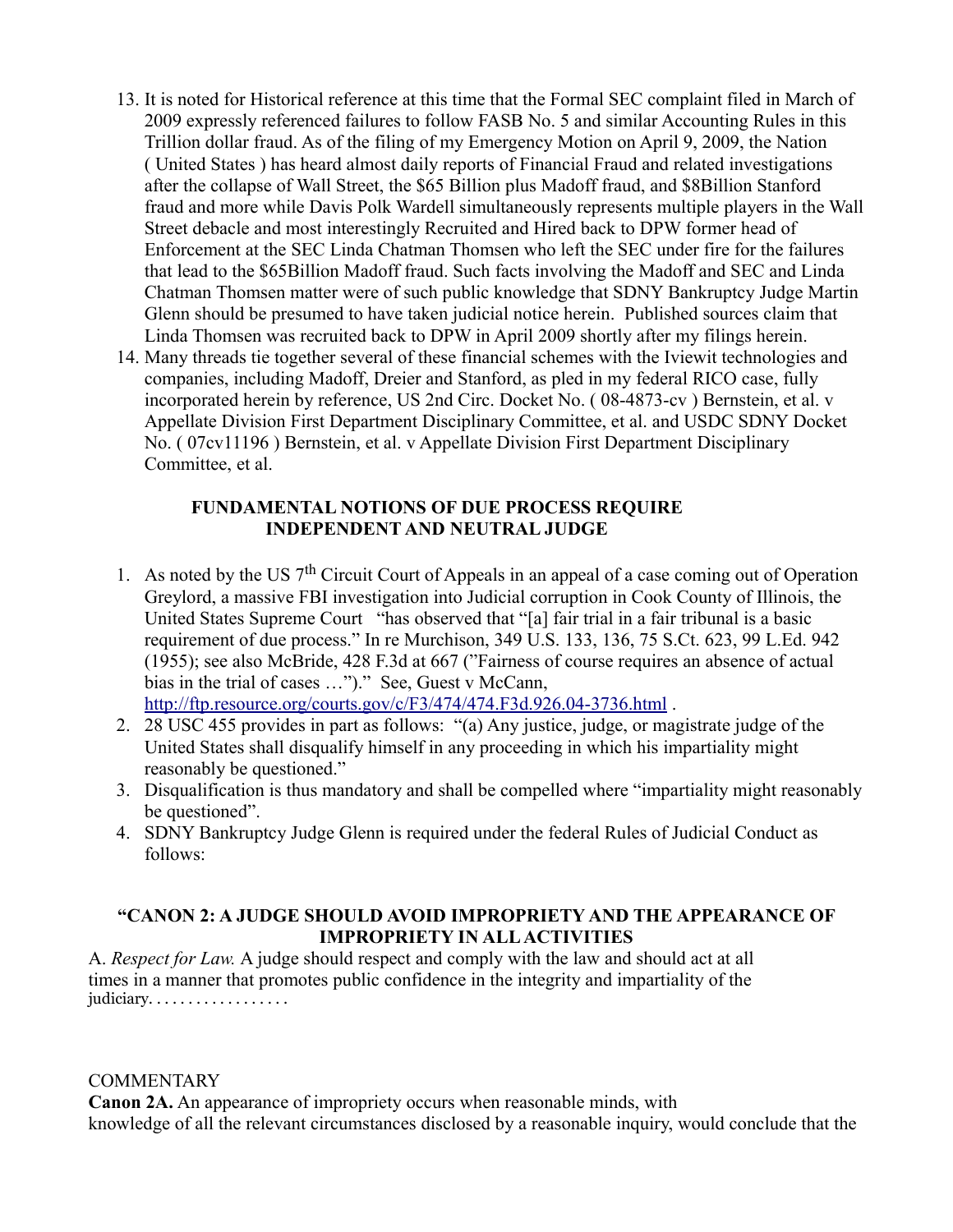judge's honesty, integrity, impartiality, temperament, or fitness to serve as a judge is impaired. Public confidence in the judiciary is eroded by irresponsible or improper conduct by judges. A judge must avoid all impropriety and appearance of impropriety. . . . . . . . . . "

# See, [http://www.uscourts.gov/library/codeOfConduct/Code\\_Effective\\_July-01-09.pdf](http://www.uscourts.gov/library/codeOfConduct/Code_Effective_July-01-09.pdf)

- 1. At the time of the first hearing in which I participated by Telephonic testimony on May 8, 2009, I, Eliot I. Bernstein, specifically requested On the Record of proceedings for Special Counsel Ropes & Gray, LLP AND THIS Court, Hon. SDNY Bankruptcy Judge Glenn, to affirm and disclose affirmatively that no conflicts of interest exist. Also a Conflict of Interest disclosure form was submitted to the Court for review and affirmation or denial of any Conflicts.
- 2. Both Special Counsel Ropes & Gray, LLP and Judge Glenn Stood SILENT and knowingly, Intentionally and deliberately failed to affirm or disaffirm if conflicts of interest existed in the proceedings herein.
- 3. It was at ALL Times Reasonable then on May 8, 2009 to question the Impartiality of Bankruptcy Judge Glenn for failing to require Special Counsel Ropes & Gray to Affirm or disaffirm conflicts herein and also for the Judge himself to fail to affirm or disaffirm conflicts and it was further reasonable to question Judge Glenn's commitment to obligations to uphold law since the Court has an affirmative duty to address conflicts in the proceedings and regulate the conduct of the attorneys.
- 1. Nonetheless, I Eliot I. Bernstein in most reasonable fashion thereafter specifically outlined in further detail the conflicts of interest which were Facially existent on the Record of Proceedings as of April 9, 2009 by a Response to Special Counsel Ropes & Gray filed Sept. 10, 2009 which noted the Silence of Ropes and Gray and Judge Glenn on May 8, 2009, and again asked for affirmance or denial of conflict and to resolve conflicts prior to proceeding.
- 2. Special Counsel Ropes & Gray had been placed on further specified notice by myself in this filing of Sept. 10, 2009 that Ropes and Gray as Lawyers claim to own highly technical Patents in the realm of digital and video imaging which is not only precise part of the area where my Original owner status in Technologies exists, but further that the very nature of the Fraud on the USPTO urged to be filed by Federal official Harry Moatz as Director of the OED of the USPTO involved Fraud in filings and applications by Lawyers and likewise Judge Glenn and Ropes and Gray were informed in Writing by my filing on Sept 10, 2009 that the legally "related" federal Whistleblower case of Christine Anderson heading to trial in the District Court of Judge Scheindlin of the SDNY involved the Iviewit technology matters and systemic public corruption involving the whitewashing of professional complaints of attorneys at the DDC of the NYS First Department.
- 3. Yet, despite the prior request orally on May 8, 2009 and the now written motion and specified notice and request of Sept. 10, 2009, Special Counsel Ropes and Gray files a nearly 13 page reply to my response with Judge Glenn and yet STILL fails to affirm or deny conflict and deliberately glosses over and disregards all such matters which are at the heart and core of these proceedings.
- 4. At the hearing Sept. 15, 2009 appearing telephonically again, I reiterated and repeated my requests for conflict resolution and disclosure of both Special Counsel Ropes and Gray and Judge Martin Glenn making this the second request Orally now on two separate proceeding dates, May 8, 2009 and Sept. 15, 2009, in addition to the written filings of my Emergency motion dated April 9, 2009 which should have placed Judge Glenn on Notice of the conflicts and my subsequent written motion and response on Sept 10, 2009 which specifically demanded and requested conflict disclosure and resolution and of course the requirements and operation of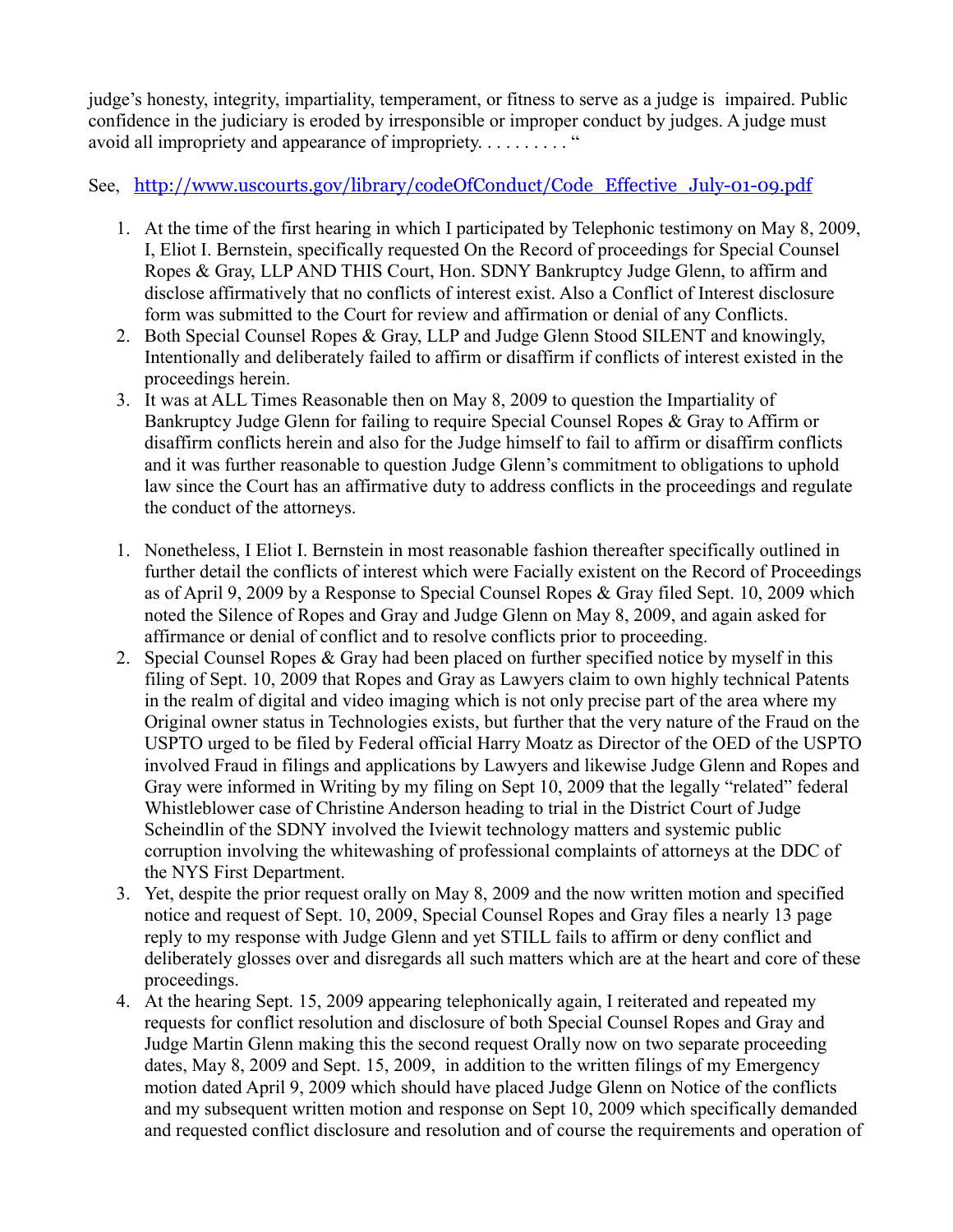law and due process necessitating that the Judge be independent, neutral and free from conflict and regulate the proceedings in like manner.

- 5. Yet, in what appears to be the Standard Equation or Recipe as it were for RICO and corruption advanced through the machinery of Judicial Office, Judge Martin Glenn has knowingly, deliberately, purposely and intentionally disregarded law, Rule and codes of conduct by issuing an Order on Sept. 15, 2009 in writing which wholly, fully and absolutely disregards the core issues at hand and the requirements of law, the federal Rules of Judicial Conduct and other despite full knowledge of same by Judge Martin Glenn and by merely reciting somewhat meaningless facts to provide the Order with a false appearance of legitimacy.
- 6. Under such circumstances, the impartiality of Judge Glenn is reasonably in question along with failure to follow and enforce law including the law of conflicts and thus Judge Martin Glenn is compelled and mandated to Disqualify himself under 28 USC 455, federal Rules of Judicial Conduct, and law from these proceedings and Vacate all orders herein and any act short of this immediate result is a further Obstruction of Justice and actionable due process violation herein.
- 7. It is noted that this fraudulent Order of Sept. 15, 2009 contains no mention whatsoever of any request to address conflicts much less any analysis or reason or rationale and the Order therefore lacks a rationale basis and is likewise Void under FRCP 60 and is otherwise void and to be vacated under FRCP Rule 60 as a fraud upon the court and proceedings. More importantly there is no analysis, discussion or portion of the Order which address the Core Fraud and Factual issues contested in the proceedings which necessarily implicate the Conflicts not addressed and include but are not limited to Fraud by SGI in the original 2006 filings and the subsequent Fraud in filings on April 1, 2009 upon recent discovery of entanglement and a Formal SEC Complaint in a Trillion Dollar accounting and related fraud involving equity partners Lockheed Martin and Intel from Real3d Inc.
- 8. It is further noted for historical reference that the fraudulent and voidable Order of Judge Martin Glenn dated Sept. 15, 2009 was issued in less than a mere few hours of taking the motions of Eliot I. Bernstein "under advisement" and was issued without even a remote appearance or attempt at a full and fair Hearing which should have mandated Conflict resolution and provision for Discovery on contested issues and mandated an extension and adjournment of time herein.
- 9. Moreover such fraudulent and void Order fails to discuss or analyze in any manner the claims of Eliot I. Bernstein and the Specified list of Engineers and Business managers and officers referenced in the Formal SEC complaint of March 25, 2009 involving Real3d Inc, Intel, Lockheed Martin and SGI, the Debtors herein and that the Debtors SGI did not even attempt to advance any engineer or technical person to counter the claims of Eliot Bernstein involving the Technology herein at minimum creating contested factual issues appropriate for discovery and contested adversary proceedings.
- 10. It is noted that the actions herein shall be investigated against SDNY Judge Glenn and applicable staff for Title 18 obstruction of justice and related fraud crimes and for due process RICO conspiracy actions.
- 11. It is further noted that On the Record of proceedings on Sept. 15, 2009, SDNY Bankruptcy Judge Glenn was affirmatively requested to sign a Conflicts of interest disclosure which he wrongfully refused to affirm or deny.

# **SDNY JUDGE GLENN FAILED TO CONTACT MR. DIAMOND, OPERATIONS MANAGER AT SDNY BANKRUPTCY IN RELATION TO POLICIES ON THE APPOINTMENT OF COUNSEL**

1. My Sept. 10, 2009 filing specifically referenced SDNY Bankruptcy Court Operations Manager